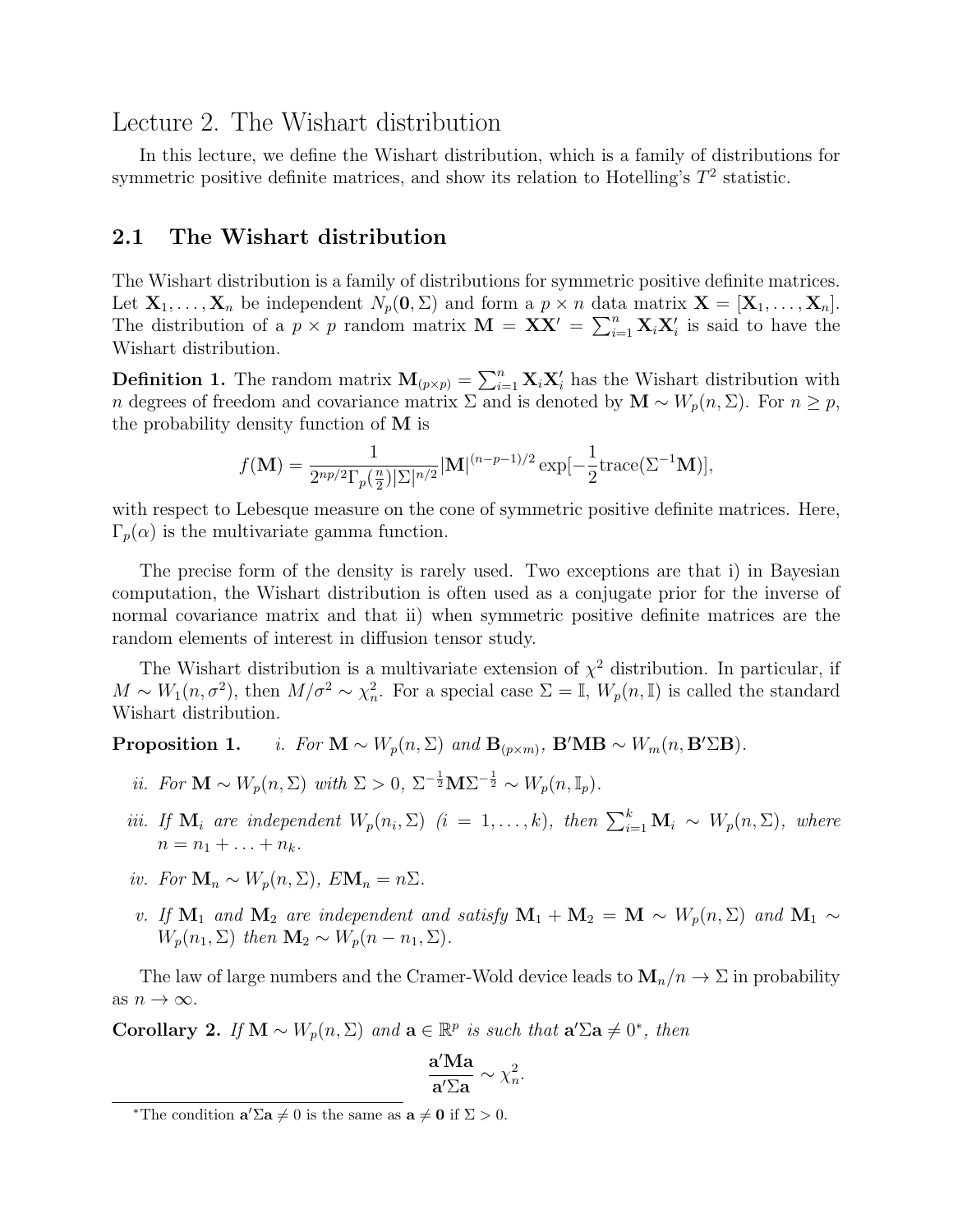**Theorem 3.** If  $\mathbf{M} \sim W_p(n, \Sigma)$  and  $\mathbf{a} \in \mathbb{R}^p$  and  $n > p - 1$ , then

$$
\frac{\mathbf{a}^{\prime}\Sigma^{-1}\mathbf{a}}{\mathbf{a}^{\prime}\mathbf{M}^{-1}\mathbf{a}} \sim \chi^2_{n-p+1}.
$$

The previous theorem holds for any deterministic  $\mathbf{a} \in \mathbb{R}^p$ , thus holds for any random a provided that the distribution of a is independent of M. This is important in the next subsection.

The following lemma is useful in a proof of Theorem 3

**Lemma 4.** For 
$$
A = \begin{bmatrix} A_{11} & A_{12} \ A_{21} & A_{22} \end{bmatrix}
$$
 invertible, we have  $A^{-1} = \begin{bmatrix} A^{11} & A^{12} \ A^{21} & A^{22} \end{bmatrix}$ , where  
\n
$$
A^{11} = (A_{11} - A_{12}A_{22}^{-1}A_{21})^{-1},
$$
\n
$$
A^{12} = -A^{11}A_{12}A_{22}^{-1},
$$
\n
$$
A^{21} = -A_{22}^{-1}A_{21}A^{11},
$$
\n
$$
A^{22} = (A_{22} - A_{21}A_{11}^{-1}A_{12})^{-1}.
$$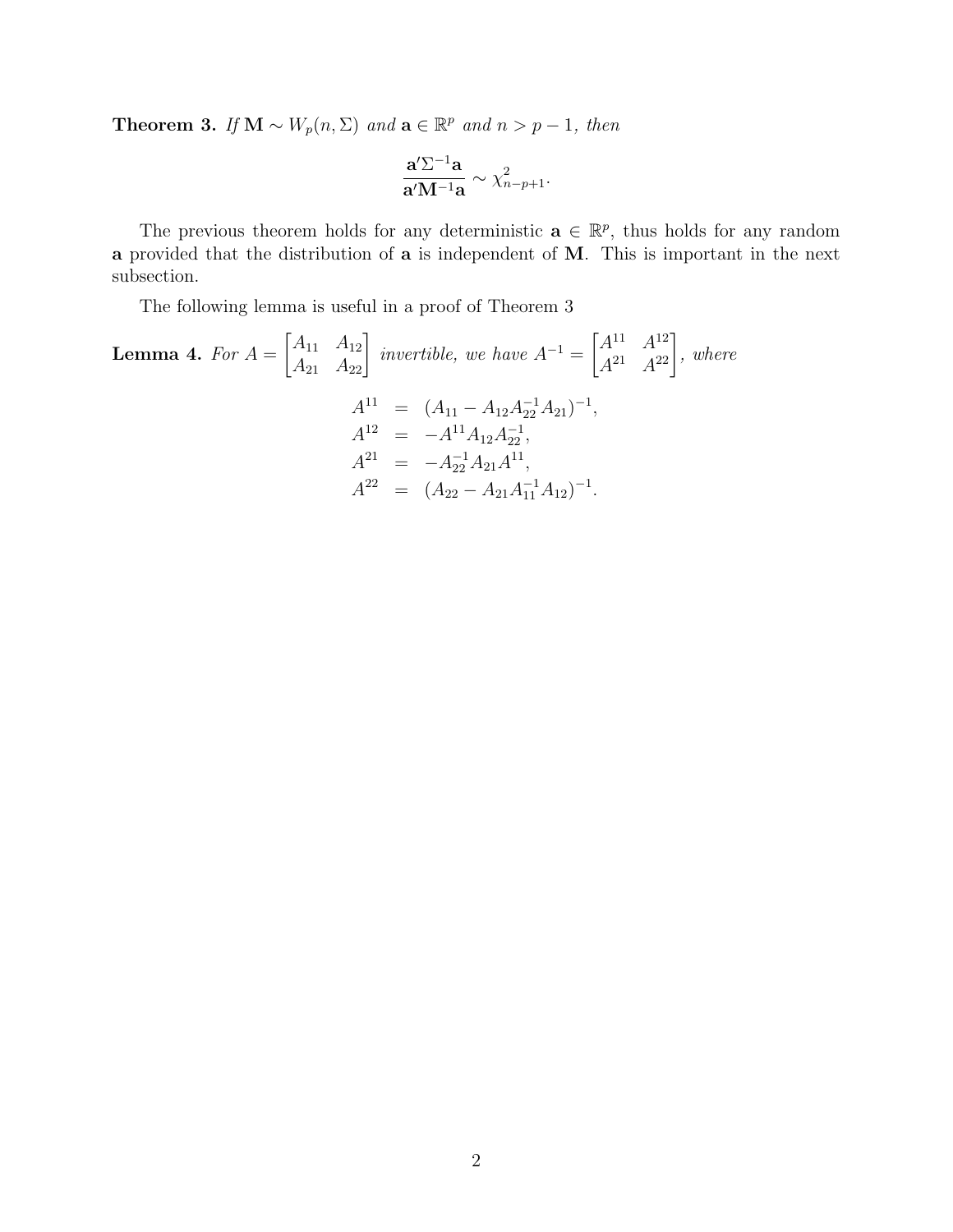## 2.2 Hotelling's  $T^2$  statistic

**Definition 2.** Suppose  $X$  and  $S$  are independent and such that

$$
\mathbf{X} \sim N_p(\mu, \Sigma), \quad m\mathbf{S} \sim W_p(m, \Sigma).
$$

Then

$$
T_p^2(m) = (\mathbf{X} - \mu)^T \mathbf{S}^{-1} (\mathbf{X} - \mu)
$$

is known as Hotelling's  $T^2$  statistic.

Hotelling's  $T^2$  statistic plays a similar role in multivariate analysis to that of the student's t-statistic in univariate statistical analysis. That is, the application of Hotelling's  $T^2$  statistic is of great practical importance in testing hypotheses about the mean of a multivariate normal distribution when the covariance matrix is unknown.

Theorem 5. If  $m > p - 1$ ,

$$
\frac{m-p+1}{mp}T_p^2(m) \sim F_{p,m-p+1}.
$$

A special case is when  $p = 1$ , where Theorem 5 indicates that  $T_1^2(m) \sim F_{1,m}$ . Where is the connection of the Hotelling's  $T^2$  statistic to the student's *t*-distribution?

Note that we are indeed abusing the definition of 'statistic' here.

## 2.3 Samples from a multivariate normal distribution

Suppose  $\mathbf{X}_1, \ldots, \mathbf{X}_n$  are i.i.d.  $N_p(\mu, \Sigma)$ . Denote the sample mean and sample variance by

$$
\bar{\mathbf{X}} = \frac{1}{n} \sum_{i=1}^{n} \mathbf{X}_i,
$$
  
\n
$$
\mathbf{S} = \frac{1}{n-1} \sum_{i=1}^{n} (\mathbf{X}_i - \bar{\mathbf{X}}) (\mathbf{X}_i - \bar{\mathbf{X}})'
$$

**Theorem 6.**  $\bar{\mathbf{X}}$  and  $\mathbf{S}$  are independent, with

$$
\sqrt{n}(\bar{\mathbf{X}} - \mu) \sim N_p(0, \Sigma),
$$
  
(n-1)**S**  $\sim W_p(n-1, \Sigma).$ 

Corollary 7. The Hotelling's  $T^2$  statistic for MVN sample is defined as

$$
T^2(n-1) = n(\bar{\mathbf{X}} - \mu)'\mathbf{S}^{-1}(\bar{\mathbf{X}} - \mu),
$$

and we have

$$
\frac{n-p}{p}\frac{n}{n-1}(\bar{\mathbf{X}}-\mu)^{\prime}\mathbf{S}^{-1}(\bar{\mathbf{X}}-\mu)\sim F_{p,n-p}.
$$